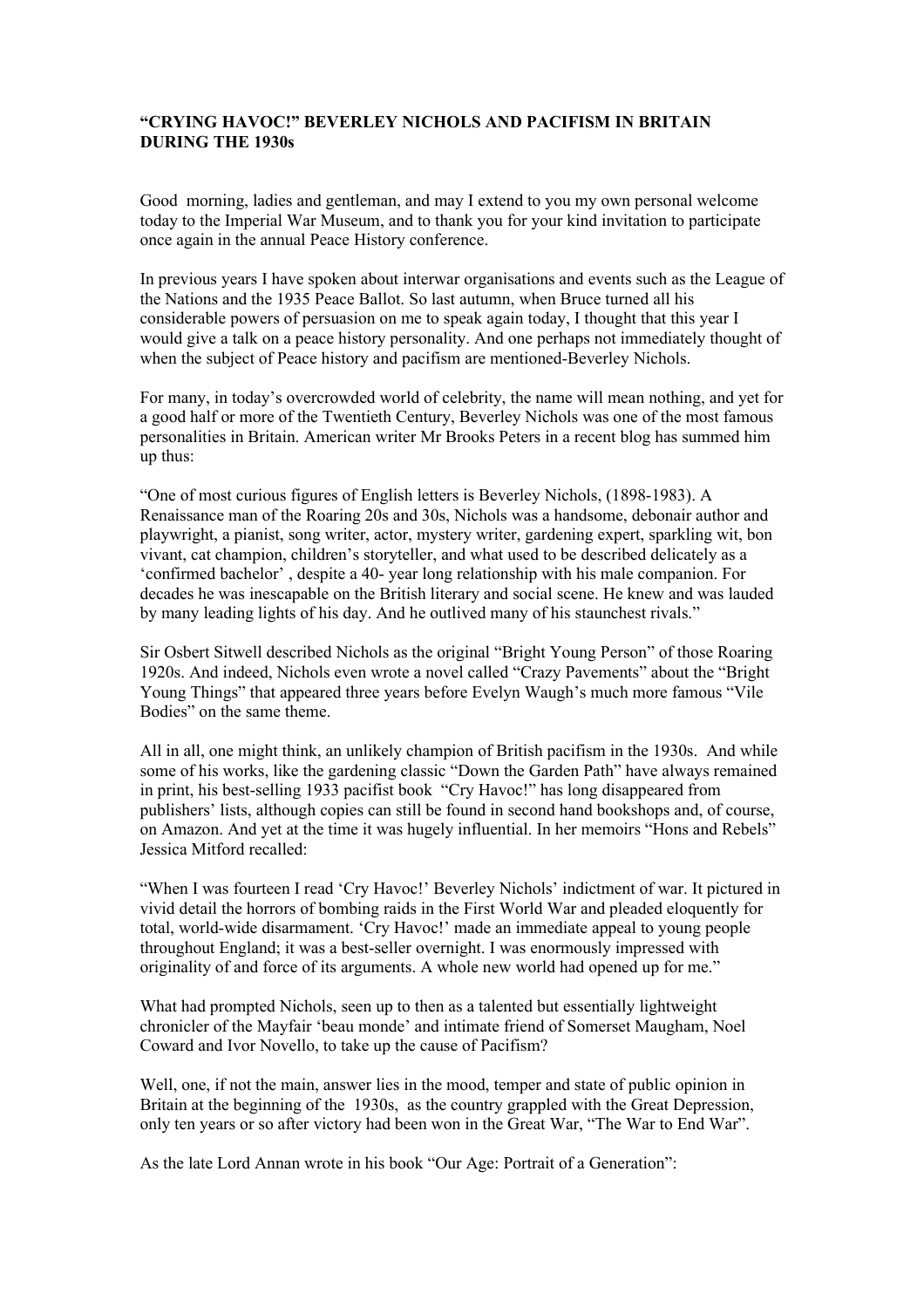"For a decade no wanted to relive the horrors of the Great War. And then R. C. Sherriff's 'Journey's End' startled West End audiences. He showed a subaltern no more than a boy breaking down under shell fire and the company commander whom he idolized able to carry on only by taking to the bottle."

Sherriff himself donated the original manuscript of "Journey's End", (now here at the Imperial War Museum), to the League of Nations Union to be auctioned off to raise money to further the work of the Union in promoting the cause of world peace.

And Sherriff's play did not come alone. The end of the 1920s saw a veritable flood of books, memoirs and novels, denouncing, in one form or another, the futility of war. Among the most distinguished were Robert Graves' "Goodbye to All That", Richard Aldington's "Death of a Hero" and Siegfried Sassoon's "Memoirs of an Infantry Officer." And from defeated Germany came the best-selling novel "All Quiet on the Western Front" by Erich Maria Remarque. It was soon to be turned into an even more influential Hollywood film with a ringing endorsement from "Variety" magazine:

"The League of Nations could make no better investment than to buy up the master print, reproduce it in every language, to be shown to every nation every year until the word 'war' is taken out of the dictionaries."

And in the theatre, Sherriff's play, which incidentally has been revived yet again this year, was joined by Hans Chlumberg's "Miracle at Verdun", produced in London in September 1932. Said at the time to "be numbered among the most powerful War plays ever written", its theme was:

 " ….that the millions who died that we might live rise from their graves to see what kind of better world we have built to justify their sacrifice. They find no better world at all, but the old follies, the old vices, in measure greater even before. And so they return to their tombs, disillusioned….."

A few months later, Lord Beaverbrook's "Daily Express" published "Covenants with Death", edited by T. A. Innes and Ivor Castle, which consisted of the most grisly photographic images of the Great War. Its title page bore the message:

"The purpose of this book is to reveal the horror, suffering and essential bestiality of modern war, and with that revelation, to warn the nation against the peril of foreign entanglements that must lead Britain to a new Armageddon…"

All this led, naturally enough, to an increased public revulsion to war and militarism in every form. In 1929, Ramsay Macdonald's second Labour Government issued instructions that that November's Armistice Day commemoration should be demilitarized with fewer service personnel on parade in Whitehall. And the League of Nations' Union and the Fellowship of Reconciliation tried to abolish, unsuccessfully, the annual Hendon Air Display.

And a month before "Miracle at Verdun" opened in London, an international Anti-War Congress, with two thousand delegates from twenty-seven countries, was held in Amsterdam. Echoing the sentiments that had prompted Lord Beaverbrook's "Daily Express" to publish "Covenants with Death", the Congress issued a manifesto branding the conflict of imperialist ambitions as the real cause of war. The future of the human race, it declared, lay at the mercy of diplomatic disagreements, political crimes and border disputes. Wars might break out at any time. The manifesto put part of the blame on the 1919 Treaty of Versailles and especially the clause of the Treaty that saddled Germany with sole war guilt, denouncing it as " a flagrant untruth that has been used by a trick of demagogic mysticism to contribute to the growth of Fascist reaction in Germany."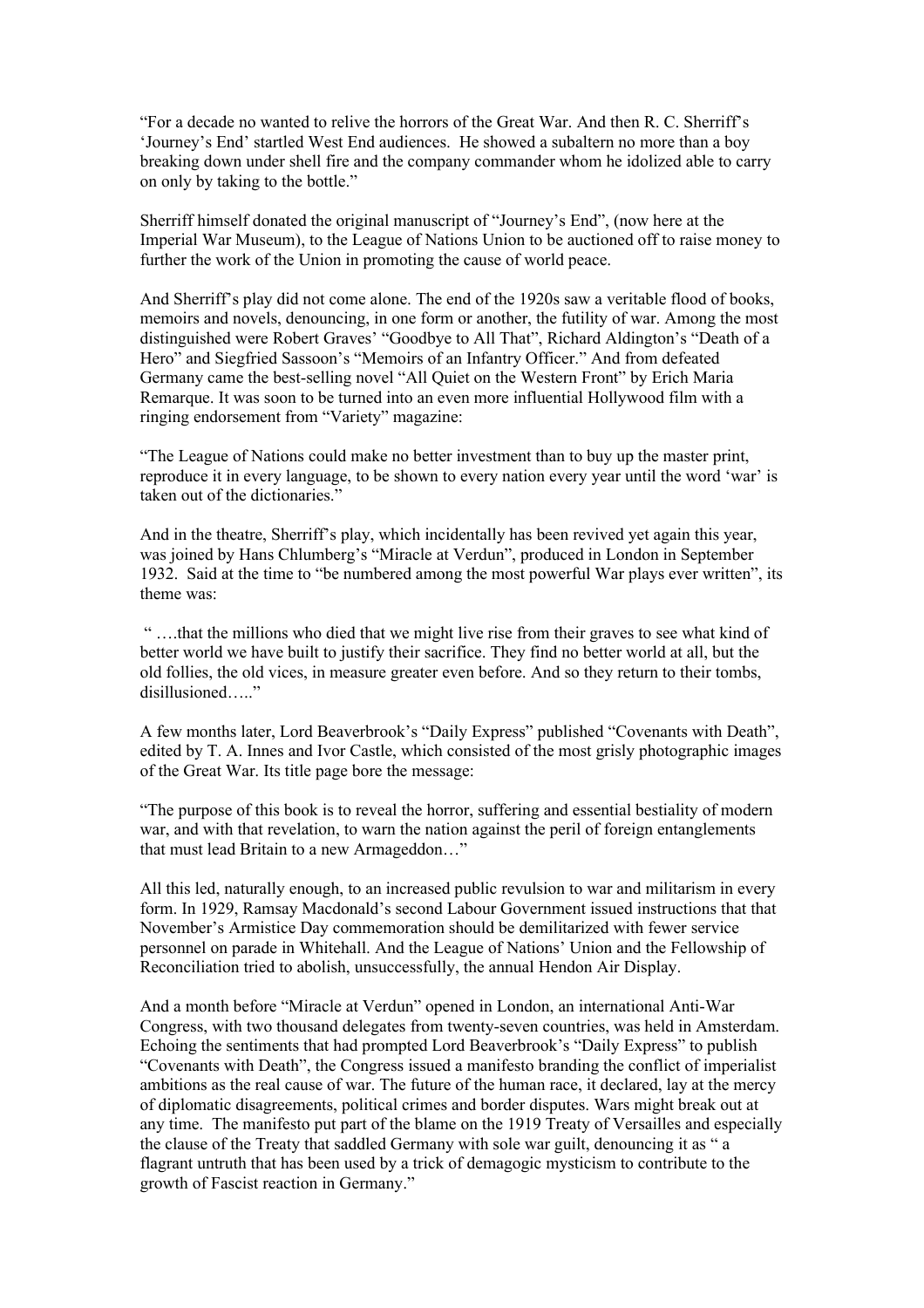At that time many people in Britain agreed with this assessment of Versailles. Jessica Mitford recalled:

"The younger generation was highly political. They accused the elder statesmen of the Allied countries of sowing the seeds of a new and more horrible world war through the Versailles Treaty, the systematic crushing of Germany, the demands made on the defeated enemy for impossible war reparations."

## Furthermore:

"Old concepts of patriotism, flag-waving, jingoism were under violent attack by the younger writers. The creed of pacifism, born of a determination to escape the horrors of a new world war, swept the youth. Students organized demonstrations against the Officers' Training Corps."

The greatest, or certainly the most publicised manifestation of this attitude, came just before Nichols published "Cry Havoc!" On 9<sup>th</sup> February 1933 the Oxford Union passed, in Churchill's words, "their ever-shameful resolution": "That this House will in no circumstances fight for its King and Country" by 275 votes to 153. In the words of historian Professor Charles Loch Mowat, the resolution "received world-wide notice out of all proportion to its importance, as a sign of Britain's pacifism and decadence which was an encouragement to dictators abroad." But as Jessica Mitford was later to recall:

"This action by a small handful of Oxford undergraduates produced electrifying results. The Oxford Pledge, as it came to be known, was taken up as a rallying cry by youth of all countries. We read of student meetings in France, Germany, and far-off America, where the Oxford Union's message was discussed and adopted. The Pledge became the subject of editorials in every newspaper and of raging debate in the letter columns."

## And while:

"The left-wing press hailed the Pledge as a blow to the armaments race, and called for its adoption by every trades union, every church, every youth group……it seemed though as if every retired colonel must have roused himself ….to put pen to paper in defence of King and Empire against the incredible pronouncement……Parents and uncles alike agreed that the young pacifists of the Oxford Union would benefit greatly from a good horsewhipping."

So such was the climate of opinion in Britain in July 1933 when Jonathan Cape published Nichols' "Cry Havoc!" It was an immediate best-seller. That year it went through five impressions, two more in 1934 and an eighth in February 1935. Then in July 1935 it was brought out by Cape, (along with six other titles by Nichols) as a Florin Book, selling for two shillings, or 10p in today's money. It carried a ringing endorsement from the "Manchester Guardian":

"Here is a man who does actually feel a passionate hatred of war and the whole gang of warmongers-the devil's gamblers of armament manufacturers, the Chauvinism of a commercial press, all the mean jumble of national spites and fears which are leading mankind up the next primrose path…..Some parts of the book are so effective, so good, that instead of being published very beautifully on good quality paper they should have been turned out on the cheapest newsprint and dropped from aeroplanes-if the Air Ministry allowed this form of pacifist bombing."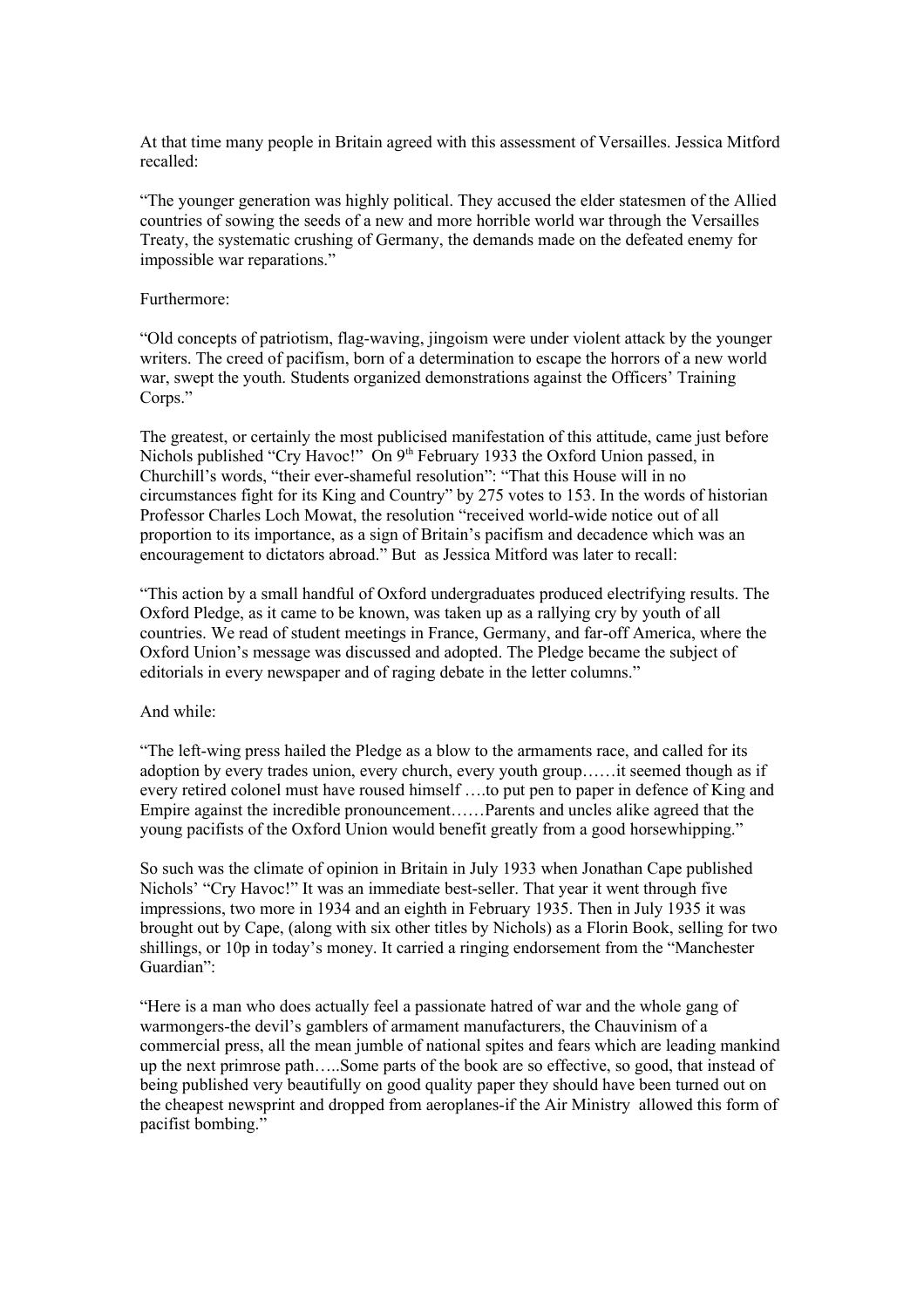But seven years later in their social history of Britain between the wars, "The Long Weekend", authors Robert Graves and Alan Hodge were not so enthusiastic about the book. Only a few months after the start of a new world war, Graves and Hodge wrote:

"Beverley Nichols, an able journalist of the "sob-brother" variety, to which Godfrey Winn also belonged, made a popular, non-political attack on war. His 'Cry Havoc!' was dedicated to 'those mothers whose sons are still alive.' He objected to the use of romantic and heroic word 'war' to describe modern warfare. A new word was wanted, not narrowed to the historical interpretations of armies in conflict, but which could be applied to the latest possibilities of blowing up babies in Baghdad by pressing a button in Birmingham. Nichols went on to attack armament firms as promoters of war. He blamed them for supplying hereditary enemies, such as Turkey and Greece, and thus encouraging them to make war on each other. (He was unaware that Turkey and Greece had recently become reconciled). He also criticised scientists for saying that gas was ineffective, and dismissed with contempt the idea that gas masks could be distributed to all civilians. He denounced O.T.C. s for their militaristic spirit-at the same time attacking their training as out-of-date. The League of Nations disappointed him; its talk of security he found to be only evidence of fear. Finally, he blamed newspapers and history books for putting a war-like emphasis on the facts of living."

Concluding their rather sour assessment of "Cry Havoc!" book, Graves and Hodge wrote:

"Nichols's book had a wide circulation, and was probably more effective in inculcating pacifism by its heart-to-heart un-political appeal than the carefully organized Left movements of the time."

That pacifism was being inculcated became more than ever apparent with the result of the East Fulham bye-election of October 1933, three months after "Cry Havoc!" first appeared. The Conservative National Government candidate, advocating an increase in the strength of the army, navy and air force was defeated by the Labour candidate who accused him of preparing for war. A Conservative majority of 14, 521 was replaced by a Labour one of 4,840.

And a year and a half or so later, in June 1935, the Reverend Dick Sheppard, a pacifist who had organised protests against the 1925 Armistice Night Victory Ball on the grounds that to commemorate a victory which had caused so much misery and hate would be blasphemous, founded the Peace Pledge Union. In October 1934, Sheppard had circulated a letter to the newspapers inviting men who would never support or sanction another war to send him a postcard pledging so to do. On  $14<sup>th</sup>$  July 1935, an Albert Hall meeting was attended by seven thousand people who had signed the pledge. By that autumn the number had grown to 80,000 and two years later to 130,000.

But to return to Nichols and "Cry Havoc!" What had prompted him to abandon, albeit temporarily as it turned out, the doings of Mayfair and Café Society for the cause of peace? Here one comes across a major difficulty. Nichols was undoubtedly a gifted and imaginative writer and one who published over sixty books in his lifetime. Unfortunately, more often than not that imagination over-spilled from the novels into his autobiographical works, as the late Mr Bryan Connon so wittily pointed out in his life of Nichols. In his second volume of autobiography "All I Could Never Be" published in 1949, (he had precociously published the first volume when he was just 25 in 1923), Nichols wrote that the idea had originally come to him one evening while seated at his desk when "outside there was the wind in the elms and -as always-the echo of the guns."

Nichols continued: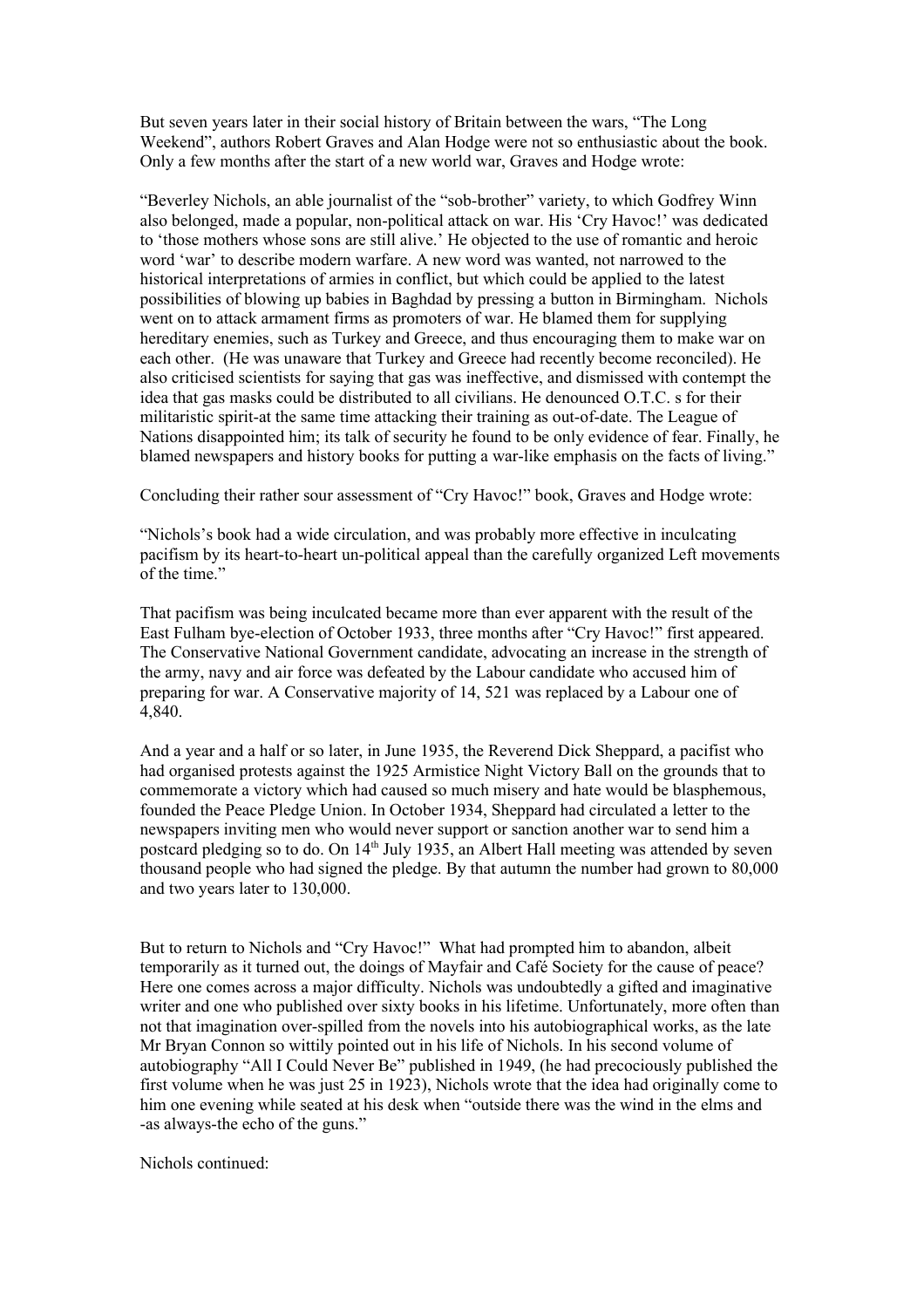"I could not imagine what was going to be written, nor if it would be any use: I only knew that I had to write it, whatever 'it' might prove to be. Looking back one one's emotional condition at this time, it is difficult to understand why it should have been quite so tense; after all, the danger of war was not so immediate; Hitler was only just beginning to emerge from obscurity; the forces ranged on the side of peace were apparently invincible. And yet, my mind was always set as though the clock were pointed to the eleventh hour."

But it was the very acute awareness of physical pain, both his and others', Nichols claimed, that was really the basis

of his pacifism. He later acknowledged that, "it was a cloudy and unstable foundation for any philosophy, but God knows it came from the heart."

In late 1932, Nichols summed it up in a letter to H G Wells, with whom he had been arguing about the merits or otherwise of conscientious objection, (the letter formed the basis of the first chapter of "Cry Havoc!"):

"I believe that the discussion of war should *begin* with the personal agony of the soldier and should *end* with the political and economic frictions which result in that agony. I would like to see a model of a hideously wounded soldier on the respectable tables of the disarmament conferences."

Writing four years after an even more destructive world war, Nichols conceded:

"There is a pathetic simplicity about this youthful plea. I really did feel that if only somebody could break into the conference hall at Geneva, and compel the delegates to stare at some image of scarred skin and shattered limbs, they would really suffer a change of spirit."

But, eighteen months before "Cry Havoc! appeared, Nichols had already written a stage play with a strong pacifist theme entitled "Avalanche" to which Robert Sherwood's more famous 1936 anti-war play "Idiot's Delight" bears more than a passing resemblance. Set in Switzerland in the near future, "Avalanche's" hero "Nigel", a dramatist, plays a hoax on his chalet guests, persuading them that a new world war has broken out. Their mixed reactions allows him full rein in propounding his pacifist beliefs:

In one scene, "Nigel" rhetorically asks a guest who has told him that as Britain is now at war he should join up both for patriotic reasons and for his art:

"So I'm to join the British army in order to learn how to be a dramatist, am I?.....And you think that by the time I've formed a sufficient number of fours, and later on, when I've breathed an adequate quantity of chlorine gas, I may possibly rival the style of the author of 'Journey's End'?"

Incidentally, Nichols, like R.C. Sherriff, had served in the army as a junior officer during the latter part of the Great War, but unlike Sherriff had not seen any combat. Nichols was to write that during that war his father John, whom he detested, and whom, according to an account in a later book "Father Figure", he attempted to murder, was:

"….. an obscene parody of Colonel Blimp. Reclining in his armchair, throughout the four years of the first great carnage, he gained a vicarious sadistic satisfaction through the bloodsacrifices of the world's youth. One of his bitterest disappointments was that none of his sons was ever slaughtered."

"Avalanche" was not a great box office success when produced at the London Arts Theatre Club in late January 1932, and made Nichols, or so he was to claim later, only £50 in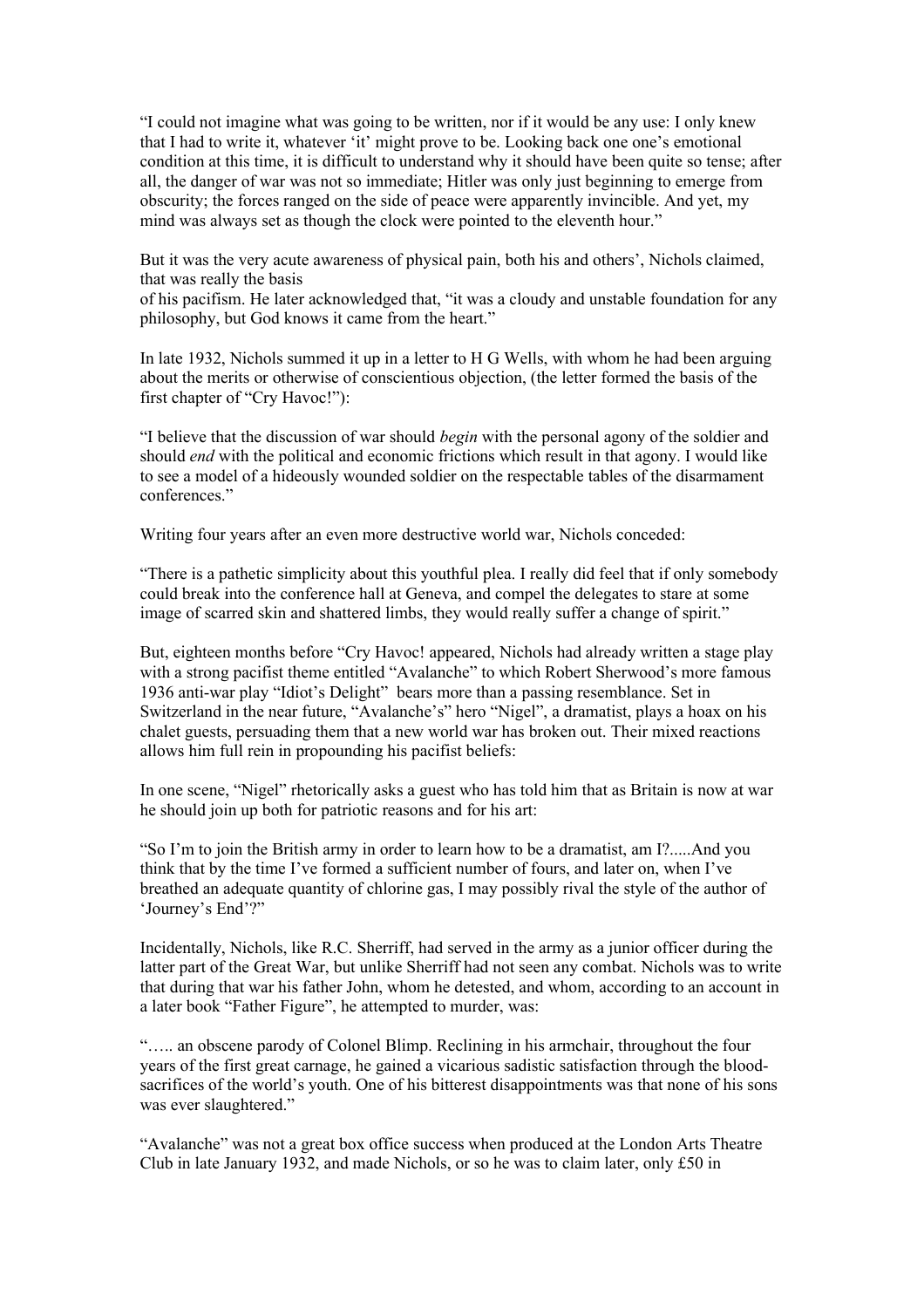royalties, but it enjoyed greater success on the Continent, especially in Vienna, where it ran for nearly a year.

Just after the London production of "Avalanche", Nichols met Dorothy Woodman at the Union of Democratic Control. She had written a pamphlet entitled "The Secret International" about the armaments industry. It was this meeting, and Miss Woodman's pamphlet, that inspired Nichols to research further into the subject and to bring it to the attention of a wider audience. And in this he succeeded probably more even than he had hoped for. In the foreword to his 1941 book "Men Do Not Weep, Nichols wrote:

It, ('Cry Havoc!'), had a very large sale, it was made compulsory in hundreds of schools, it was squabbled about in the House of Commons, it formed the subject of many sermons, and it was indirectly responsible for the long drawn out inquiry into the armaments industry which was front page news in the U.S.A. for months."

But in a footnote he wryly observed:

"It is an ironic comment on what life has done to pacifism to recall that a special edition of 7,000 copies of this book was printed for the Department of Education of Toronto. I have met a number of Canadian airmen in the present war who were brought up on it. On the cover, in large letters, was 'In no circumstances to fight for any ruler of any country."

In Ontario, those copies of "Cry Havoc!" were circulated for study in schools, albeit with heavy cuts to those parts of the book which were felt to promote "extreme socialism." George Grant, who was to become one of Canada's leading academics, read the book while at the Canadian equivalent of Eton, Upper Canada College. He and two school friends were so impressed with the arguments that Nichols put forward, that they became pacifists. They then sought, and surprisingly obtained from the school authorities, exemption from serving in the College's Officer Training Corps.

And looking back in May 2011, the Reverend Geoffrey Beck, who still retained his copy of Nichols' book and who was an absolutist conscientious objector during the Second World War, remembered how "Cry Havoc!" "swept" through his school Whitgift in 1933

In writing "Cry Havoc!" Nichols had received support from, among others, George Bernard Shaw who wrote:

"Dear Beverley Nichols

Dorothy Woodman tells me that you doing an important piece of work and doing it very well. You will need all the encouragement you can get. Here is mine.

It will come as no surprise to you to learn that I have already said all that you seem to be trying to say, but it cannot be said too often. And though nobody listened to me they might conceivably listen to you.

I have marked a passage which seems particularly apposite. If you wish to quote it, please do so.

Yours sincerely Bernard Shaw"

The passage which Shaw sent to Nichols was from his play "Major Barbara" and was the speech of the armaments manufacturer "Undershaft". It read: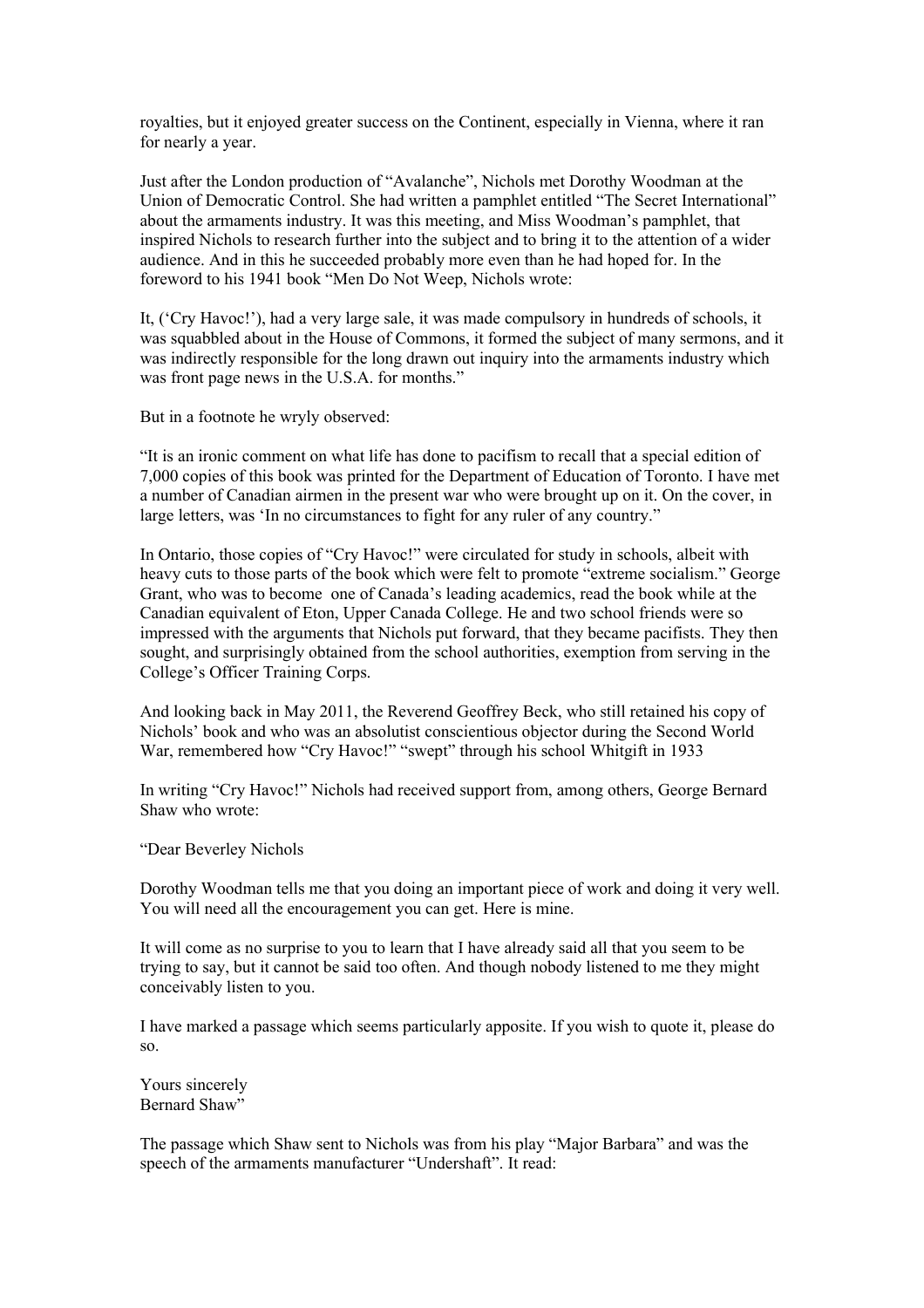" The Government of your country? I am the Government of your country. Do you suppose that you and a half a dozen amateurs like you, sitting in a row in that foolish gabble shop, govern Undershaft? No, my friend, you will do what pays us. You will make war when it suits me and keep peace when it doesn't….When I want anything to keep my dividends up, you will discover that my want is a national need. When other people want something to keep my dividends down, you will call out the police and the military. And in return you shall have the support of my newspapers, and the delight of imagining that you are a great statesman."

And Shaw was not alone in his support and encouragement. Nichols later noted that on the day "Cry Havoc!" was published most of the principal newspapers devoted their leader pages to it:

"And the majority of them, significantly, had nothing but praise for its conclusions, which were of course, uncompromisingly pacific."

Even the "Army, Navy and Air Force Gazette" commended the book, saying:

"The book is an important one that officers of the Services should read and mediate upon. Mr Nichols is no fool and most of what he has to say is founded on fact and clear thinking."

But two popular authors reviewing the book did take issue with Nichols: Compton Mackenzie writing in the "Daily Mail", but more importantly and infamously, Major Francis Yeats-Brown in the "Daily Telegraph". Yeats-Brown was at the time the best-selling author of "Bengal Lancer" on which Hitler's favourite Hollywood film, "Lives of a Bengal Lancer", starring Gary Cooper, was to be based.

Yeats-Brown was a keen supporter of Fascism, both at home and abroad, and regarded Nichols as a "public danger". In 1934 he published a riposte to "Cry Havoc!" entitled "Dogs of War!" in which he outlined his scheme for massive rearmament in Britain and America so that the two nations could act as "World Policemen" and guardians of peace. The first chapter of the book was an open letter to "Mr Beverley Nichols" in which Yeats-Brown wrote:

"Your ideas have bemused a wide public. You have a feeling for words and an instinct for what the readers wants. That is why you are a public danger. In "Cry Havoc!" you were able to tell people wanted they wanted to hear, that war is wrong, that we are under no necessity to fight for our ideals; whereas my argument will seek to remind them that the pacifist position is dishonest in that it faces neither immediate international problems, nor the stern realities of racial evolution. You advocate the pleasant theory that we can seek safety by legislation and prohibitions: my task is more difficult, for it is to show that legislation against war may be more dangerous than the evils it seeks to remedy, and that prohibitions may lead to excesses which not only pacifists, but peace lovers such as myself deplore."

Yeats-Brown continued that in his view:

"Cry Havoc!' is a masterpiece of making drivel sound convincing."

Ramming home the point, Yeats Brown continued:

"Yes, drivel, although sincere drivel. In no country but this, and in no generation but your own, could such a book have been taken seriously."

Yeats-Brown in his earlier review of the book in the "Daily Telegraph" had sparked off a lively and heated debate in that paper's correspondence column. A Mr J T Wardell wrote a blisteringly riposte to another reader's view that the British were essentially a peace-loving race: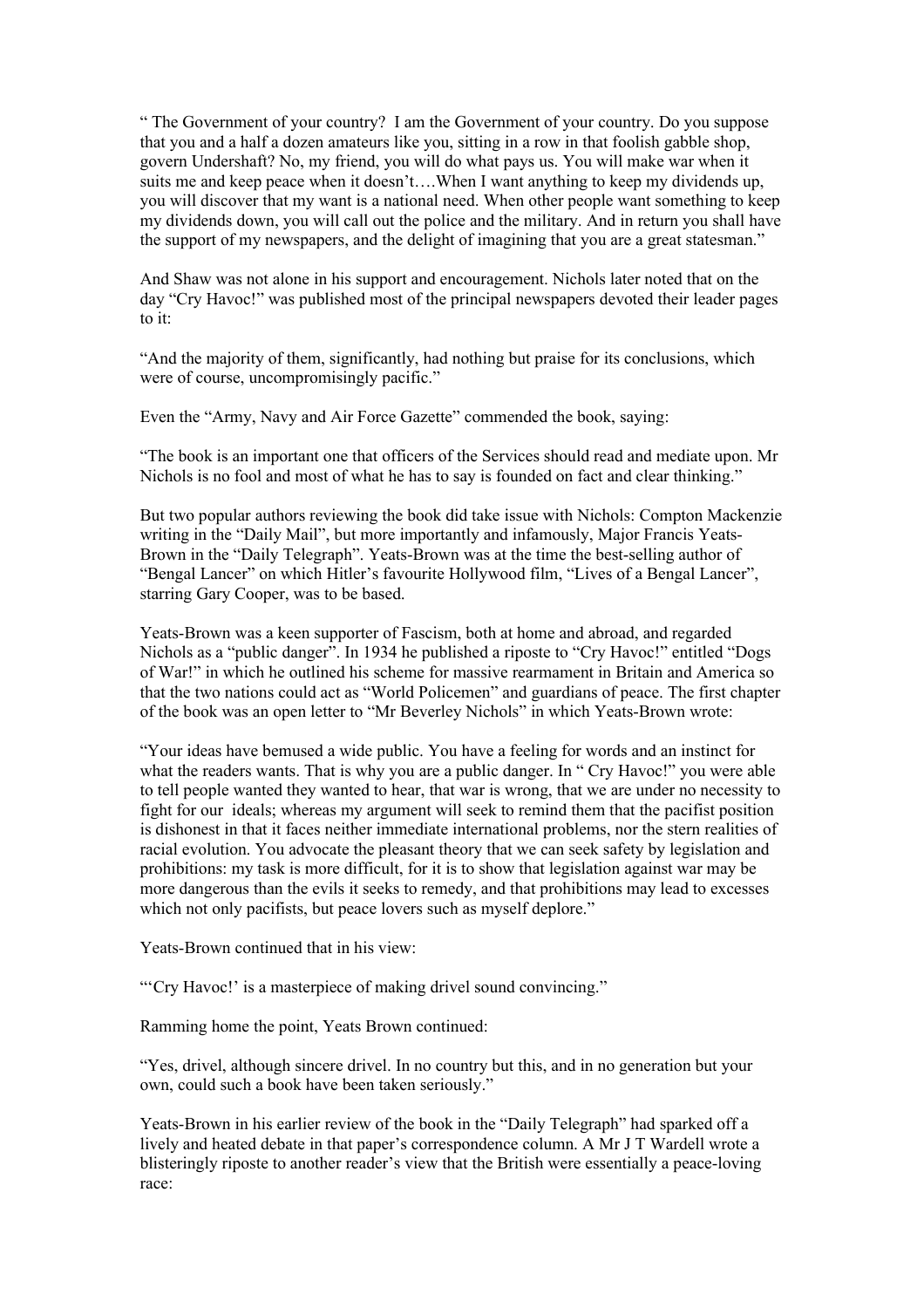"The British are not peace-loving, nor are they lambs…..they have fought long and bitterly…..With a ruling House from Hanover, Prime Ministers from Wales and Scotland, and generals from Ireland England exhibits the true wisdom of making the best the advantages of the peace. In return, Englishmen have sought trouble in every part of the globe. There is hardly a country or nation outside Europe where England has not planted the invader's flag."

A view of the British Empire with which Yeats-Brown by and large agreed:

"It is the sword (combined, I gladly and proudly admit, with a great deal of tact and commonsense) which has created the most peaceful community of nations the world has yet seen. Pray God our greatness may not fail through craven fear of being great."

Bloomsbury critic Desmond McCarthy took the opposite view. In a letter to the paper he was of the opinion that:

"…Patriotism, not Pacifism, is the insidious poison of which nations may die."

And Nichols' friend, Osbert Sitwell, a former army officer turned fervent pacifist, in his letter tried to analyse:

" That curious, mystical quality which is always to be found in the mental make-up of those who extol war. What is this strange, haunting virtue in war which can never be explained; what is that draws tears to the old charwomen as they watch the troops go by (Bless the boys and Tipperary!)?"

Sitwell's rhetorical enquiry drew the following tart response from a woman reader in London:

"Mr Sitwell wonders why the charwomen's eyes fill with tears as they watch the boys march by. I, being a woman, can tell him. It is because of a quaint, old-fashioned emotion called gratitude. Having travelled about the world I know that where the Union Jack flies there I shall be free and safe, and I am grateful those who keep it flying."

Other papers joined in the debate over the pacifist message of "Cry Havoc!" and the attack on it by Yeats-Brown. In the "Methodist Times", Minister William Atkinson was of the firm opinion that:

"Compromise on this tremendous question is impossible. War is not only wrong: there is no language strong enough to describe its infamy. In the last war thirteen millions lost their lives directly, and twenty-eight millions more died as a result of it. War is so diabolically wicked, glaringly senseless, and demonstrably useless that it cannot be justified under any circumstances. There are no exceptions; certainly not the next! All that Christian people can do is to loathe it, curse it, and end it by refusing to participate."

An opinion which brought the following response from Yeats-Brown:

"But will you end it, Mr Atkinson, by refusing to participate? Your outburst of holy wrath would not have stopped the Germans invading Belgium."

Nichols himself replied in a letter to the "Daily Telegraph" to Yeats-Brown's criticism. It is, I think, worth quoting at length:

"I am utterly at a loss to understand the (Yeats-Brown) definition of pacifism as 'an insidious poison that saps the moral fibre.'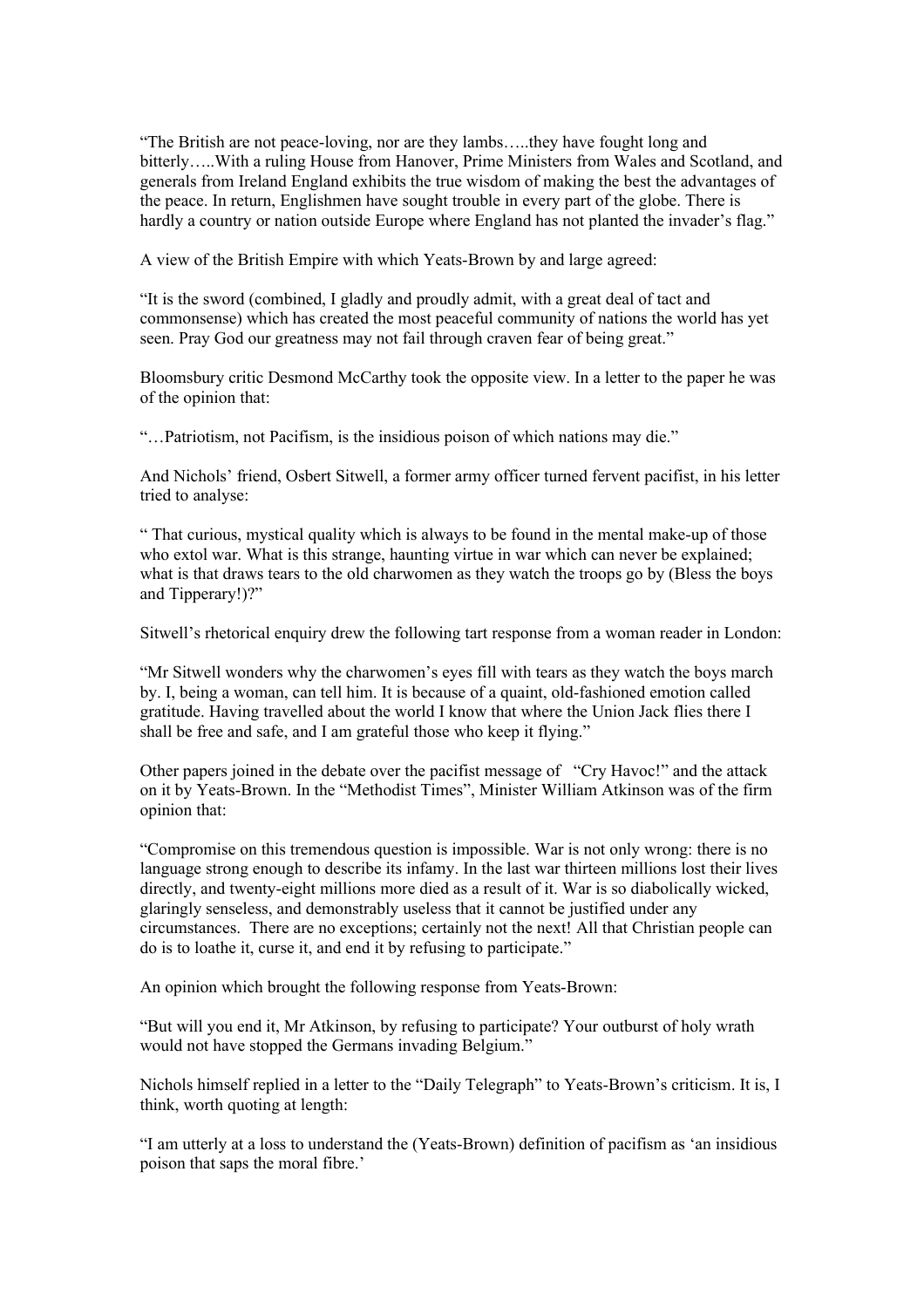"If pacifism is poison, then Christianity is poison. And Herr Hitler should be welcomed as a new Messiah. If pacifism is poison, then common sense is poison, for the smallest acquaintance with the facts mentioned in 'Cry Havoc!' shows us a world doomed to swift, complete, and hideous destruction unless the 'poison' is administered in very large doses."

" As for 'sapping the moral fibre', I should like to know exactly how the 'moral fibre' is improved by ascending in an aeroplane and dropping bombs of Lewisite (gas) on to hospitals, which will be the chief occupation of the dupes of the next war…………."

Nichols continued:

"……….Major Yeats-Brown hits the nail on the head when he writes that 'the whole pacifist case rests on a denial of nationality.' It does. We pacifists must be honest enough to admit it. We have to lower flags we love, to deny causes that are glamorous and profitable, to be prepared to wear on our sleeves the badge 'Traitor to his Country'. It isn't pleasant. It isn't easy. But we must do it. Somebody must begin, lest all should end."

Addressing Yeats-Brown's thesis that "nationality is living force in Europe", Nicholls argued:

"Nationality is a good deal more than a living force. It is crazy and criminal hysteria, to which all nations are dancing, because they are fed with lies from the cradle to the grave, because they suck in the poison with their mother's milk, have it injected ad nauseam in all their schools, and live on an almost exclusive diet of it in their newspapers."

Nicholls ended the letter by declaring:

"Patriotism is not an instinct. It is an utterly artificial quality. It has already brought the world to its knees and caused untold misery. Isn't it time we looked this cheating goddess in the face, and then turned our back on her for ever?"

Naturally enough, Yeats-Brown rose swiftly to the attack, but prefaced his reply, probably with tongue in cheek, by giving Nichols credit for the courage of his convictions in publishing the book:

"His reputation might have been injured instead of being enhanced by the publication of 'Cry Havoc!'. And he could not have known that the book would become a best-seller."

And a best-seller, as we have seen, it certainly became. But what of the book, and its message today?

This same question was posed some twenty years ago by the late Mr Bryan Connon in his 1991 biography of Nichols. In the biography Mr Connon described "Cry Havoc!" as "a frontal assault, all intellectual guns blazing" and gave the following assessment which I believe remains valid today. Like everything he wrote, Nichols' "Cry Havoc!"

" … is generally easy to read although some sections are facetious and elsewhere it is too deliberately emotional, but one thing that emerges with depressing clarity: despite the agony of the Second World War and the reappraisal which has gone on since, much remains fundamentally unchanged today."

And twenty years on from 1991 that judgement remains all too depressingly true. Mr Connon quoted the example of Nichols' 1933 chapter on Chemical Warfare: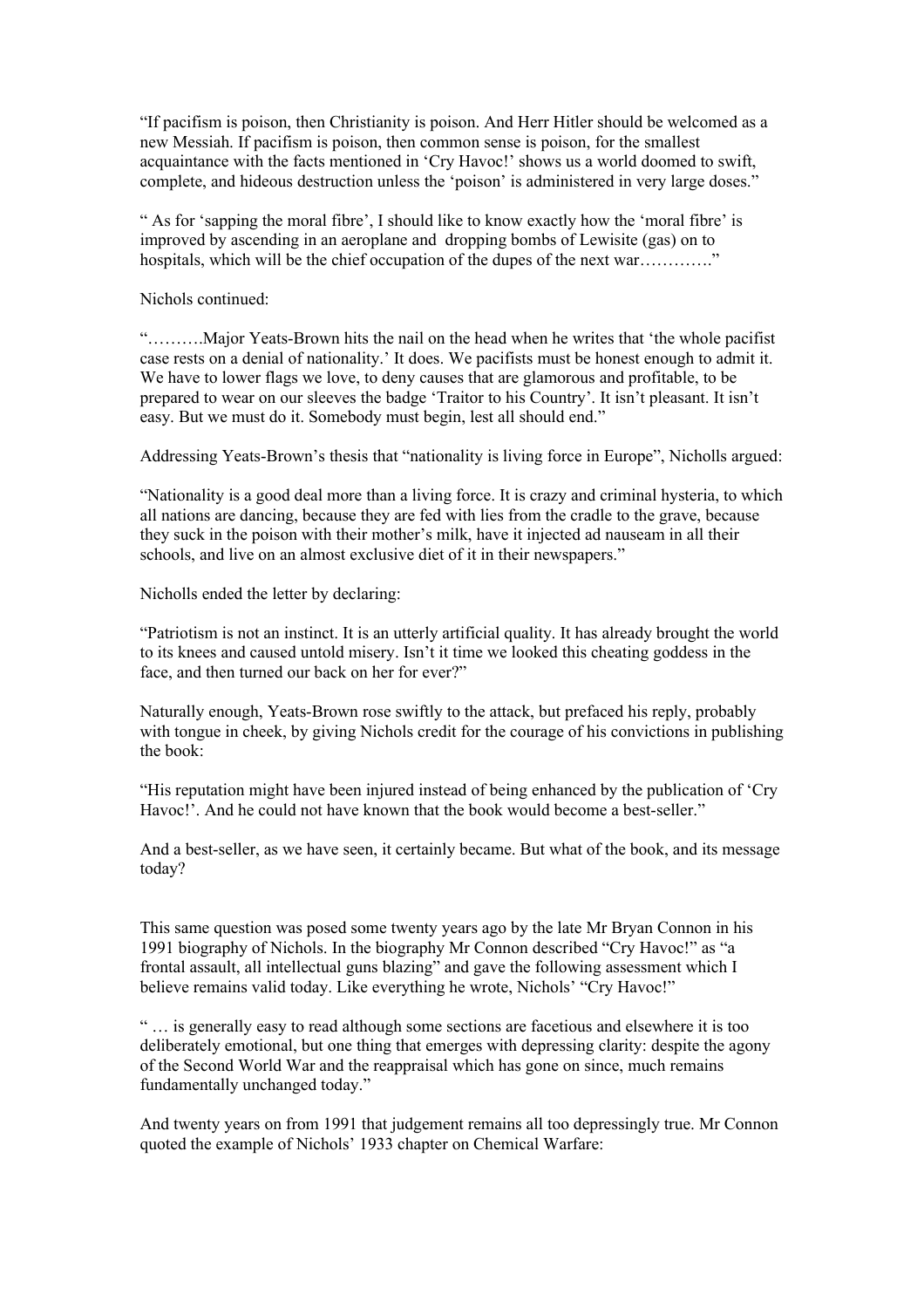"Beverley describes the stockpiling of this vile weapon in its various forms and points out that no attempt was being made to stockpile gas masks, the bulk of those manufactured in England being exported. The instructions issued by the British Red Cross under the title 'First Aid in Chemical Warfare' stated that 'Any room with sound walls, roof and floor can be rendered gas-proof', and explained that windows should be puttied, and the chimney blocked and the door sealed with strips of cloth. Beverley pointed out that this was not worth the paper it was printed on."

Mr Connon added:

"Substitute the words 'nuclear weapons' for 'chemical warfare' and the advice on making your own bolthole becomes startlingly familiar."

Here, Mr Connon was undoubtedly thinking of the controversial 1980 Government booklet "Protect and Survive". He concludes:

"The argument employed today in favour of nuclear warfare is precisely similar to that used to support the stockpiling chemical weapons in the 1930s."

But Lord Annan in his study of the men and women who made post-war Britain, "Our Age" that came out the year before Mr Connon's book was airily dismissive of "Cry Havoc!" and its author, writing:

"Later Beverley Nichols, that ready guide to *chic,* came out as a pacifist; Our Age bore the news with stoic resolution."

And in one very important respect, Nichols was sadly well off beam in "Cry Havoc!" In the original draft of the book, Nichols had written a chapter on the political chaos of last years of Weimar Germany and its extremist politics, both Left and Right. This he dropped and substituted a brief note that Hitler had become Reich Chancellor on 30<sup>th</sup> January 1933 and dictator by the end of March. But he went on to rashly predict that:

"And by the time these words are published, it is quite possible that Hitler may be exiled from his own country, a discredited pantaloon, twiddling his swastika in a glass of cheap champagne somewhere on the Cote d'Azur. Or again, he may have repudiated the homicidal lunatics who surround him, and have pulled himself, and Germany, together."

The book's runaway success brought Nichols increased fame, but also attracted the usual quota of eccentrics, and what we might today call "stalkers". Looking back in 1949, Nichols recalled that he was plagued by:

"……religious cranks, who appeared at the front door in white draperies, waving banners and proclaiming that they had a Message. There were medical cranks, who believed that you could stop man fighting by altering his diet."

And one day Nichols received the following cablegram from a lady in California:

" Arriving England Wednesday next with the largest book in the world measuring sixteen feet across when fully opened *stop* propose obtain signatures in favour of peace from every prominent man and woman in Europe beginning with the King of England *stop* kindly arrange for open truck to transport book with full publicity from Savoy Hotel to Buckingham Palace *stop* 

Nichols was at first startled, but then rather touched, believing that the lady "had the right idea and that her heart was in the right place."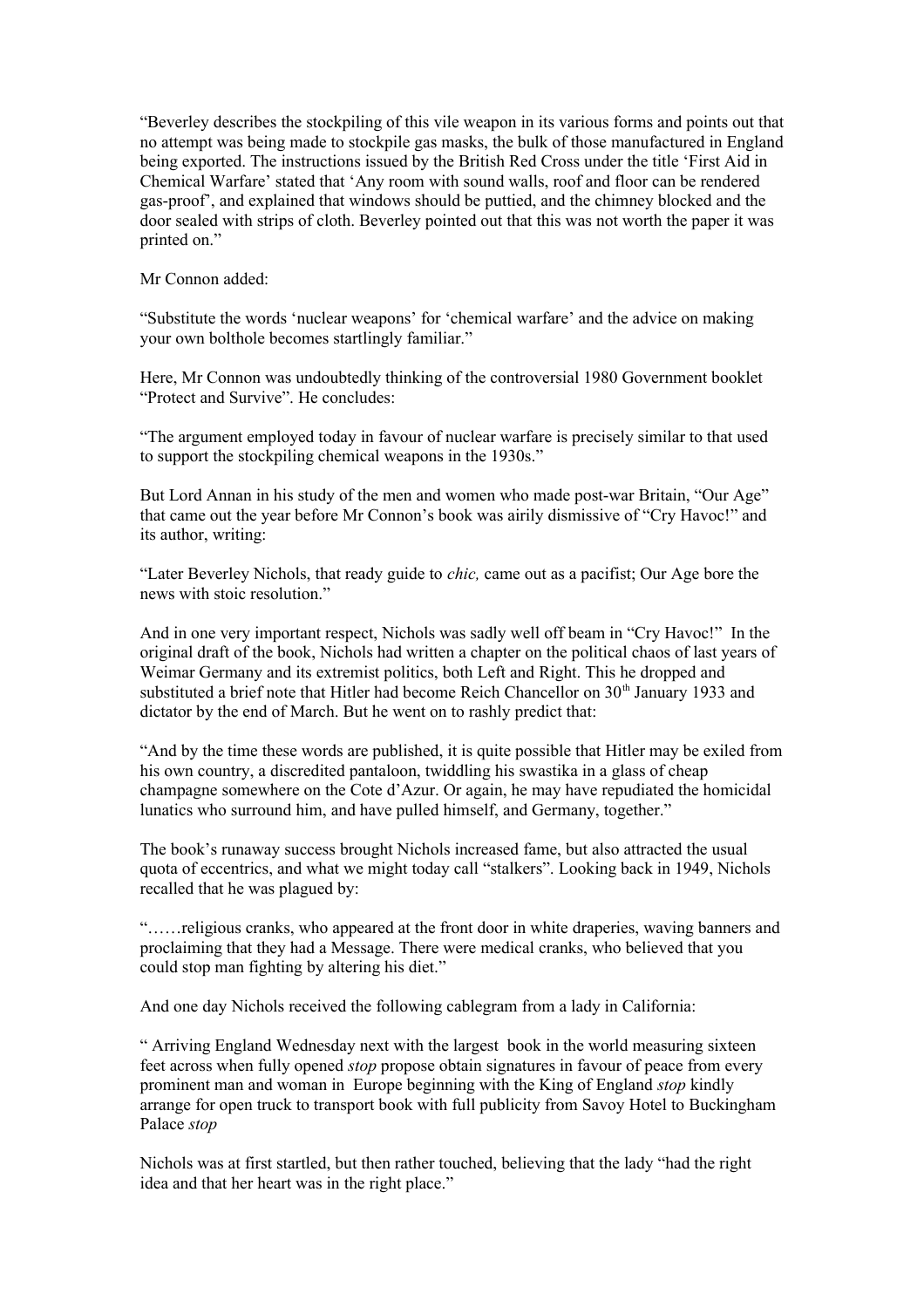Nichols' new found celebrity as a pacifist was such that he was constantly in demand as a public speaker. Already, on 15<sup>th</sup> November 1932, he had addressed a disarmament rally meeting of the League of Nations Union at the Albert Hall presided over by Lord Robert Cecil. That evening, in immaculate white tie and tails, Nichols shared the platform with Christian socialist Sir Stafford Cripps and William Temple, the Archbishop of York. The meeting's resolution proposed by Lord Robert called for world-wide disarmament, the banning of heavy weapons, aircraft and submarines, and to agree to collective security with each nation maintaining only a minimum of arms.

When it was his turn to speak Nichols was deliberately provocative:

"… at the risk of appearing presumptuous, I would suggest that this meeting , up to the present moment, has been a good deal too polite. I would also suggest that the resolution, drastic as it is, is a good deal too polite. There are four words missing from it. And those four words are 'Peace at any price". The condition of the world is too desperate for half measures. Unless you are prepared to accept those four words, don't fool yourselves that you are for peace."

Pointing dramatically to the Union Jack hanging behind the speakers' platform, Nichols said: "I am standing in front of a great and glorious flag but I am not ashamed to acknowledge my loyalty to a greater."

At this point hecklers inevitably called out "The Red Flag", but Nichols shouted out: "No! The white flag of peace, and it is the only flag I would die for."

In his diary, a fortnight later, Nichols wrote of the occasion:

"This was without exception the most remarkable personal success I have ever had. The hall was packed. The meeting was a dead flop until I got up and, from word one, they roared with delight and practically stormed the platform when I sat down. The meeting was practically barred by the press but was shown on Movietone (the cinema newsreel). Mine was the only speech recorded at any length. So I am going to do a book on Peace and I see great publicity in it, and, I hope, acclaim, to say nothing of money."

I think that the last sentence leaves rather a nasty taste, and indeed a friend of Nichols when interviewed by Mr Connon for the biography told him:

"……that audience acclaim went to Beverley's head and he believed he had a mission to change the world and a divine right to say what he thought and without consideration of the consequences."

Nichols, that same friend claimed, revelled in all the controversy and publicity that "Cry Havoc!" brought with it, although always remaining aware that it was bringing him as much dislike as popularity. Nichols was also supposed to have admitted that the whole business had got out of hand. But the acclaim he received from enthusiastic audiences at peace meetings, together with his enormous post bag, had become like a drug which Nichols was unable to resist and would do nothing to avoid.

The film of the Albert Hall meeting was shown in cinemas all over Britain, and at one London newsreel theatre , Nichols encountered his near contemporary, lifelong friend and sometime rival Noel Coward. Coward had been a less than enthusiastic patriot during the First World War and an even more reluctant conscript in the Artists' Rifles for a few short months in 1918. But now, as the author of the Union Jack- waving "Cavalcade", Coward had become ultra-patriotic. "I have come to hear what you have been up to," he told Nichols, who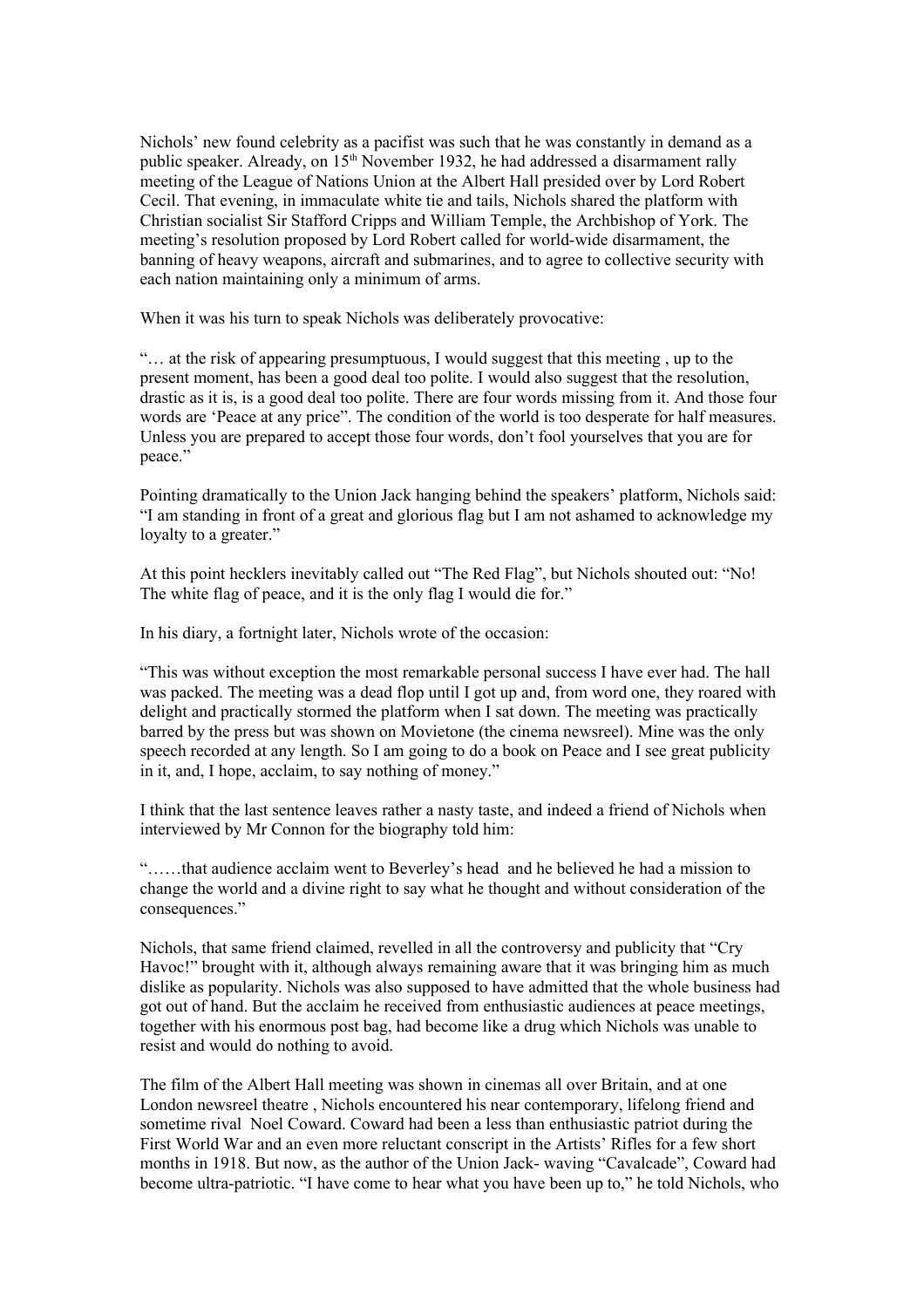replied, "You won't like it." " I'm quite sure I shan't" said Coward, " That's why I am here. I've come here to hiss."

A year later, Nichols appeared in another film produced by Movietone, this time a documentary to commemorate the fifteenth anniversary of the signing of the Armistice in November 1918. It was entitled "Peace or War?" and featured a discussion between four women, one of whom was the film actress Madeleine Carroll, soon to star with Robert Donat in Hitchcock's "The Thirty Nine Steps". Nichols introduced the film and provided the epilogue and was described in the magazine "Cinema Today" as being "rather good".

That same month Nichols published "A Thatched Roof" the sequel to his enormously bestselling gardening book "Down the Garden Path", which, as I remarked earlier, still remains in print today. Mr Connon was undoubtedly correct in his assessment that the publication of "A Thatched Roof" "must have come as relief to many of his readers, that far from there being the hint of a militant pacifist in it, it was a return to the cosy, sentimental Beverley of old."

But that is not to say that Nichols was ready, willing or indeed able to abandon the cause of pacifism or his self-imposed crusade to abolish war. Throughout the rest of the 1930s this sometimes took him into dangerous waters. While associating with the Peace Pledge Union he also flirted with the Oxford Group, whose leader Frank Buchman bizarrely described SS Chief Heinrich Himmler as a "grand lad". And for a time Nichols sincerely believed that Sir Oswald Mosley and the British Union of Fascists might prove amenable to adopting his pacifist philosophy. Writing in 1941, Nichols pointed out:

"I never joined, nor dreamt of joining, the British Union of Fascists. But I did attend two or three of their meetings, I did buy a little book by Mosley called "The Greater Britain" and at one moment I had a wild idea of trying to 'reform' Mosley, i.e. of persuading him to cut out certain repulsive features of his policy (such as his anti-semitism, which was still very much soft-pedalled in those days)."

And in common with many well-meaning people in the Western democracies during the 1930s, Nichols was prepared to believe that Hitler and other leading Nazis were sincere in their denunciations of the horrors of a new world war. And he thought that, like him, they actively wanted to prevent the "folly" of such a war.

So to "prevent that folly", Nichols was later to write:

 "I tried to 'get at' Germany. I worked hard for the Anglo-German Fellowship, thereby incurring the odium of many pacifist friends of the past. They seemed to think it inconceivable that anybody with a sincere detestation of war could possibly have any truck with men who were obviously bent on making it. 'Either you are blind,' they used to say, 'or you have been pretending all along. But it was not blindness, nor insincerity which caused me, and a few others who felt like me, to hold out the hand of friendship to the Nazis."

It was, Nichols later claimed, a belief in miracles that made him persist in his quest for an Anglo-German understanding, while Britain was at last re-arming to counter the Nazi threat. He felt that "the only thing that differentiated the pacifist who sought friendship with Germany and the average man who merely yelled 'more tanks, more planes, more guns' was the pacifist's conviction that tanks, planes and guns never did, and never will, stop a war. They can only alter its date...that is all."

Looking back today, seventy-five years later, one can but wonder how and why Nichols could have allowed himself to be well and truly duped by the Nazis, including Dr Goebbels himself in person, and how naive he was. In September 1936, after visiting Germany during the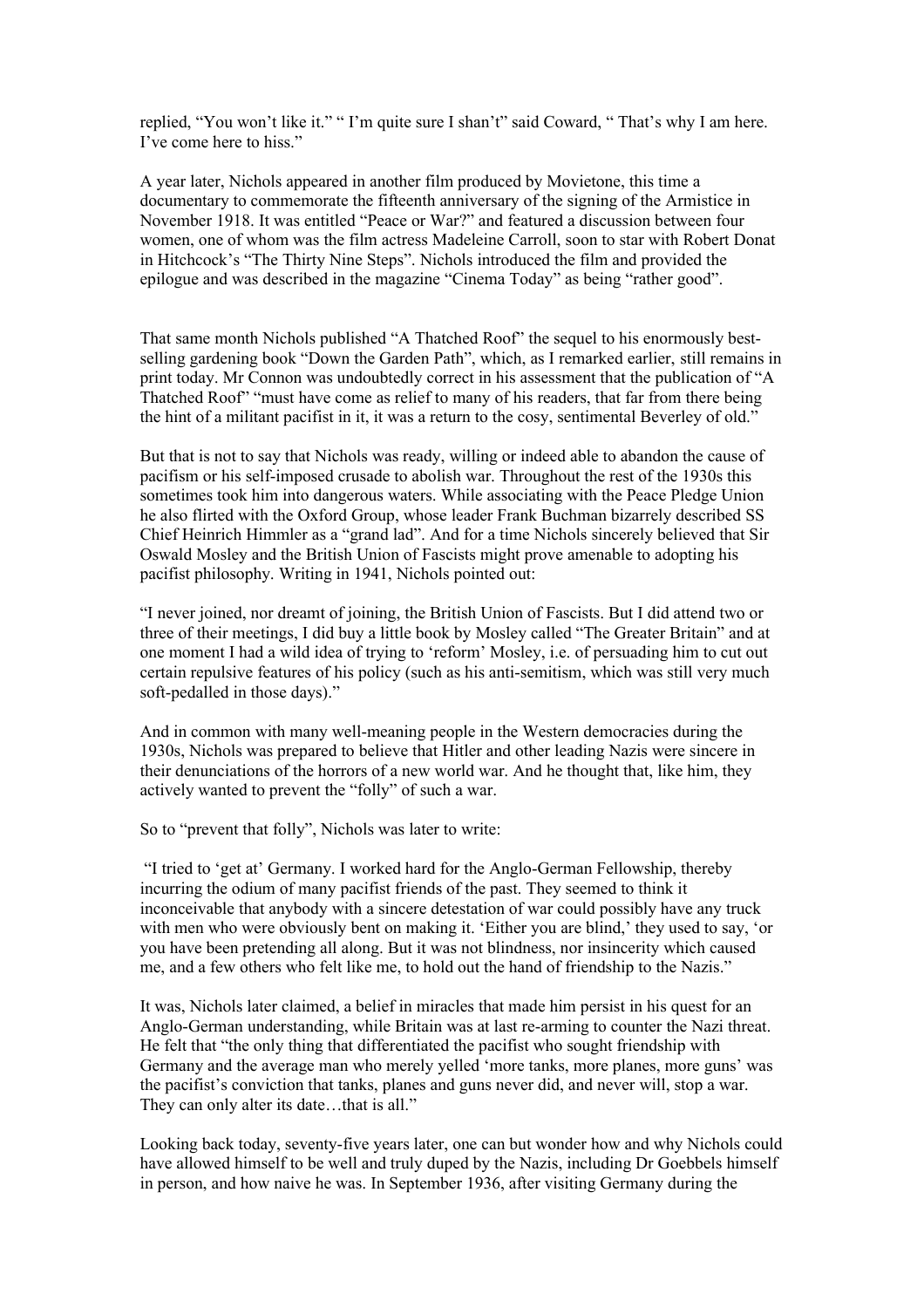Berlin Olympics, he wrote in his "Sunday Chronicle" column words that might have come from the pen of Dr Goebbels himself:

"Very few people in this country have the faintest conception of the strength of the new Germany. I do not mean the military strength, but the moral strength. Here is a nation united as no nation has ever been united before….There is so much in the new Germany that is beautiful, so much that is fine and great. And all that time in this country we are being trained to believe that the Germans are a nation of wild beasts who vary their time between roasting Jews and teaching babies to present arms. It simply is not true."

Three years later, almost to the day, the Second World War broke out, and during it the horrors which Nichols had pooh-poohed in 1936 as unthinkable fairy tales became ghastly everyday realities. But as Britain went to war, Nichols conceded that "never was aggression so flamboyant as in that September of 1939, never was the sword drawn by this country with greater reluctance, never would the pacifist be compelled to bend his mind so exclusively to theory and shut out any of the contaminating influences of fact."

A few days earlier on 31st August 1939, Nichols was in the South of France and saw the French mobilizing for the war that was only days away. Nichols had no great faith in Britain's ally; three years before, he had prophesised in an article that: "France will let us down." Now, as he watched French conscripts reluctantly going off to their battle stations, he sadly thought back to his bestseller of 1933:

"This is a pretty end to "Cry Havoc!". This is indeed an elegant conclusion to those years of endeavour when I actually had the impudence to imagine that I could light a torch which would bring a new message to the world. Where had it all led to? To a nightmare road in France, choked with men marching once again to slaughter-and this time, without even a song on their lips."

Thank you very much, ladies and gentlemen.

Further reading:

"Our Age: portrait of a generation" by Lord Annan. London: Weidenfeld and Nicolson, 1990

"The Age of Illusion: England in the Twenties and Thirties 1919-40" by Ronald Blythe. London: Hamish Hamilton, 1964

"Dogs of war! " By Francis Yeats-Brown. London: Davies, 1934

"Beverley Nichols: a life" by Bryan Connon. London: Constable, 1991 (Timber Press edition 2005)

"The Thirties: an intimate history" by Juliet Gardiner. London: Harper Press, 2010

"The Long Weekend" by Robert Graves and Alan Hodge. London:Faber and Faber, 1940

"Borrowed time: the story of Britain between the wars" by Roy Hattersley. London: Little Brown, 2007

"Hons and Rebels" by Jessica Mitford. London: Gollancz, 1960